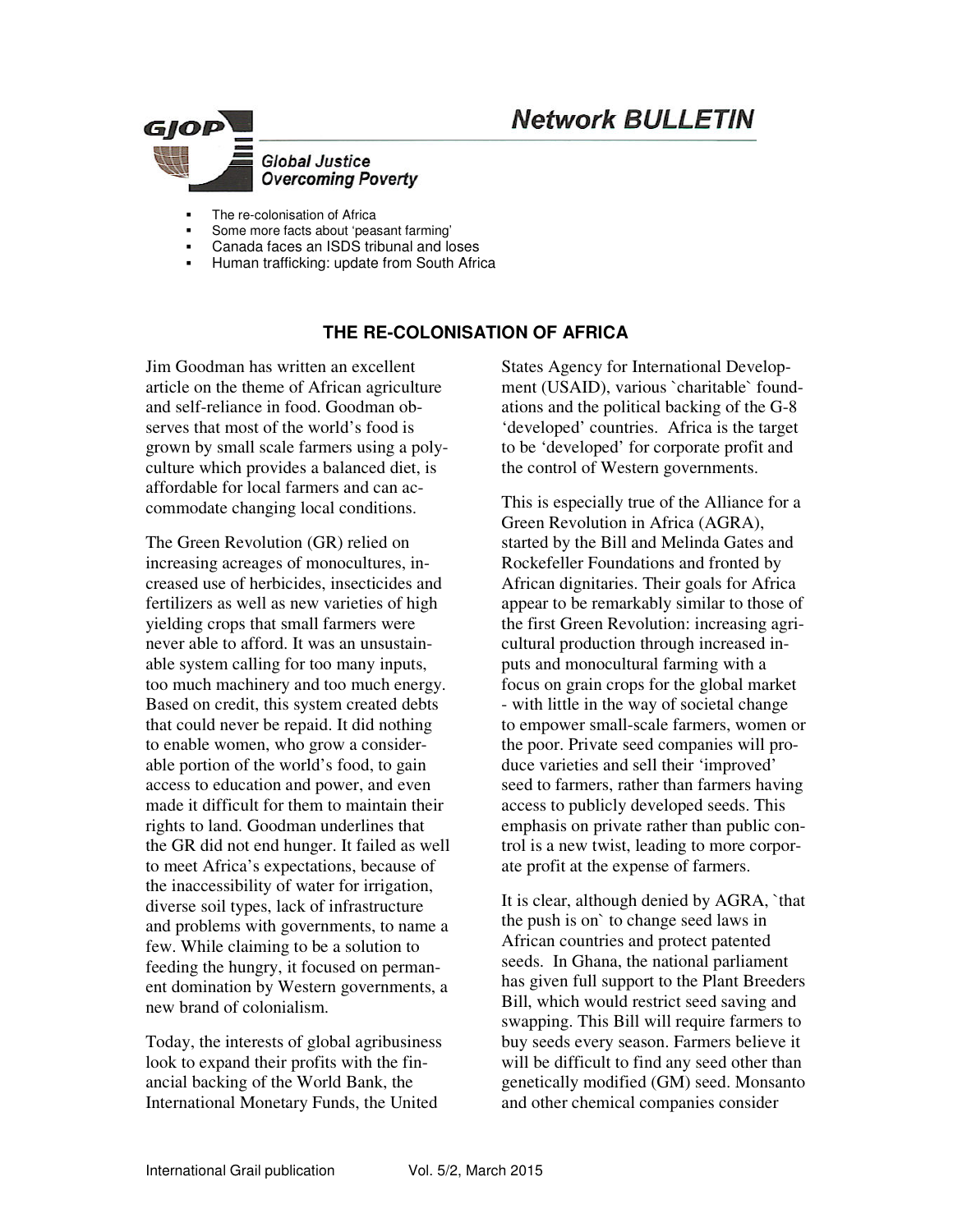Africa to be their new frontier – lots of land, lots of people, lots of foreign investment money and governments willing to cooperate with their agenda.

AGRA has never consulted the African people. As Mariann Bassey Orovwuje, leader of Nigerian Friends of the Earth, stated, 'If you are helping me, ask me the kind of help I need.' Mercia Andrews of the Trust for Community Outreach and Education in South Africa, called AGRA and the GR 'another phase of colonialism'. Marian Mayet of the African Centre for

Biosafety stated that peasant farming systems have become reviled.

AGRA believes progress is large scale farming, monocultures, 'improved' GM seed (which AGRA calls 'good seeds') and an increased industrialised agricultural system, none of which have demonstrated any capacity to end world hunger.

*Source: Jim Goodman, ''The Re-Colonisation of Africa'. Summary by Mary Boyd http://creativecommons.org/licenses/by-sa/3.0/*

# **SOME MORE FACTS ABOUT 'PEASANT FARMING'**

The world's 3 billion or so indigenous and peasant producers – rural and urban, fishers and pastoralists – not only feed a majority of the world's people and most of the world's malnourished, but also create and conserve most of the world's biodiversity and are humanity's best defense against climate change.

Peasant and indigenous communities have been safeguarding, managing and contributing to the world's seed supply for millennia. In the 1970s and 1980s, institutional plant breeders and scientists widely assumed that traditional crop varieties maintained by peasant communities would rapidly disappear in the wake of the Green Revolution and the introduction of commercial varieties. They were wrong. Today, despite a staggering level of corporate control over the world's commercial seed supply, the vast majority of the farmers of the world – the peasant farmers who feed at least 70% of the world's population – are not tied to the corporate seed chain. Peasant and indigenous seed systems continue to be vital in meeting the needs of farming communities. Farmers are actively creating, improving and exchanging their own varieties, including management, use and domestication of wild crop relatives. Though the situation varies by crop and region, 80% - 90% of the seed planted by

farmers in the global South comes from the so-called 'informal sector', that is, farm-saved seeds (including seed exchange with neighbouring farms and seed sales from local markets or seed fairs). Just 10% - 20% of seed requirements in developing countries is met by the 'formal sector', that is, seed companies, government seed sources or other institutions. Recent studies confirm what farming communities already know: the formal seed sector does not have the capacity to supply the diversity needed in sustainable farming systems or to meet the need for locally adapted varieties, especially in the face of climate change.

By contrast, the agro-industrial farming system has been spectacularly successful at encouraging uniformity, destroying diversity, polluting soil and water, corroding human health and impoverishing farm labour. This must change.

*Source: Excerpted by Alison Healey from ETC Group Report," Who will feed us? The industrial food chain or the peasant food web?'' www.etcgroup.org ETC Group is an international organisation that monitors the impact of emerging technologies and corporate strategies on biodiversity, agriculture and human rights. ETC Group has offices in Canada; USA; Mexico; Ethiopia and the Philippines.*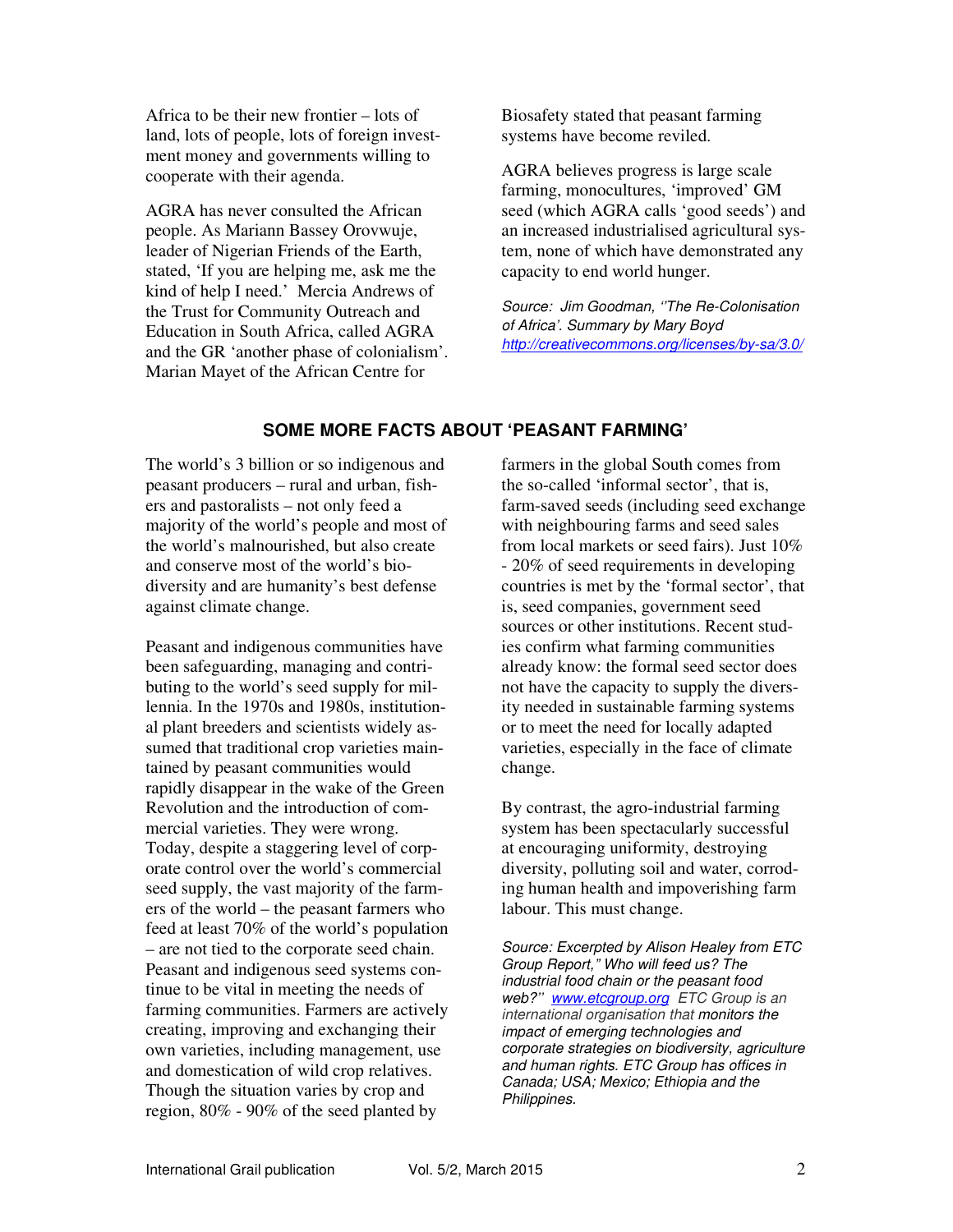#### **CANADA FACES AN ISDS TRIBUNAL AND LOSES**

Canada just lost an  $ISDS<sup>1</sup>$  case under the North American Free Trade Agreement (NAFTA) signed by Canada, USA and Mexico

Members of the USA-based Clayton family and a corporation they control, Bilcon, challenged Canadian environmental requirements affecting their plans to open a basalt quarry and a marine terminal in Nova Scotia. The family planned to extract and ship out large quantities of basalt from a 152-hectare project, located in a key breeding area for several endangered species, including the world's most endangered large whale. Canada's Department of Fisheries and Oceans determined that blasting activity in this sensitive area raised environmental concerns and thus required a rigorous assessment. The Clayton family argued that such an assessment was arbitrary, discriminatory and unfair, and thus a breach of obligtions binding on signatories of NAFTA. The majority of the tribunal ruled against Canada's decision not to approve the basalt quarry and marine terminal. The investors seek \$300 million in compensation. A decision on the award amount has yet to be made.

One dissenting tribunalist called the ruling a 'significant intrusion into domestic jurisdiction'. He stated. 'Once again, a chill will be imposed on environmental review panels which will be concerned not to give too much weight to socio-economic considerations or considerations of the human environment in case the result is a claim for damages under NAFTA Chapter 11. In this respect, the tribunal's decision will be seen as a remarkable step backwards in environmental protection'.

*Source: Ben Beachy, Research Director, Public Citizen's Global Trade Watch. Blog www.EyesOnTrade.org Edited A Healey.* 

-

<sup>1</sup> Investor-State Dispute Settlement. This is a procedure included in several so-called 'free trade' agreements which allows foreign corporate investors to sue a government for compensation when that government makes a law or a regulation that may have the effect of reducing the value of their investment and their company's profits.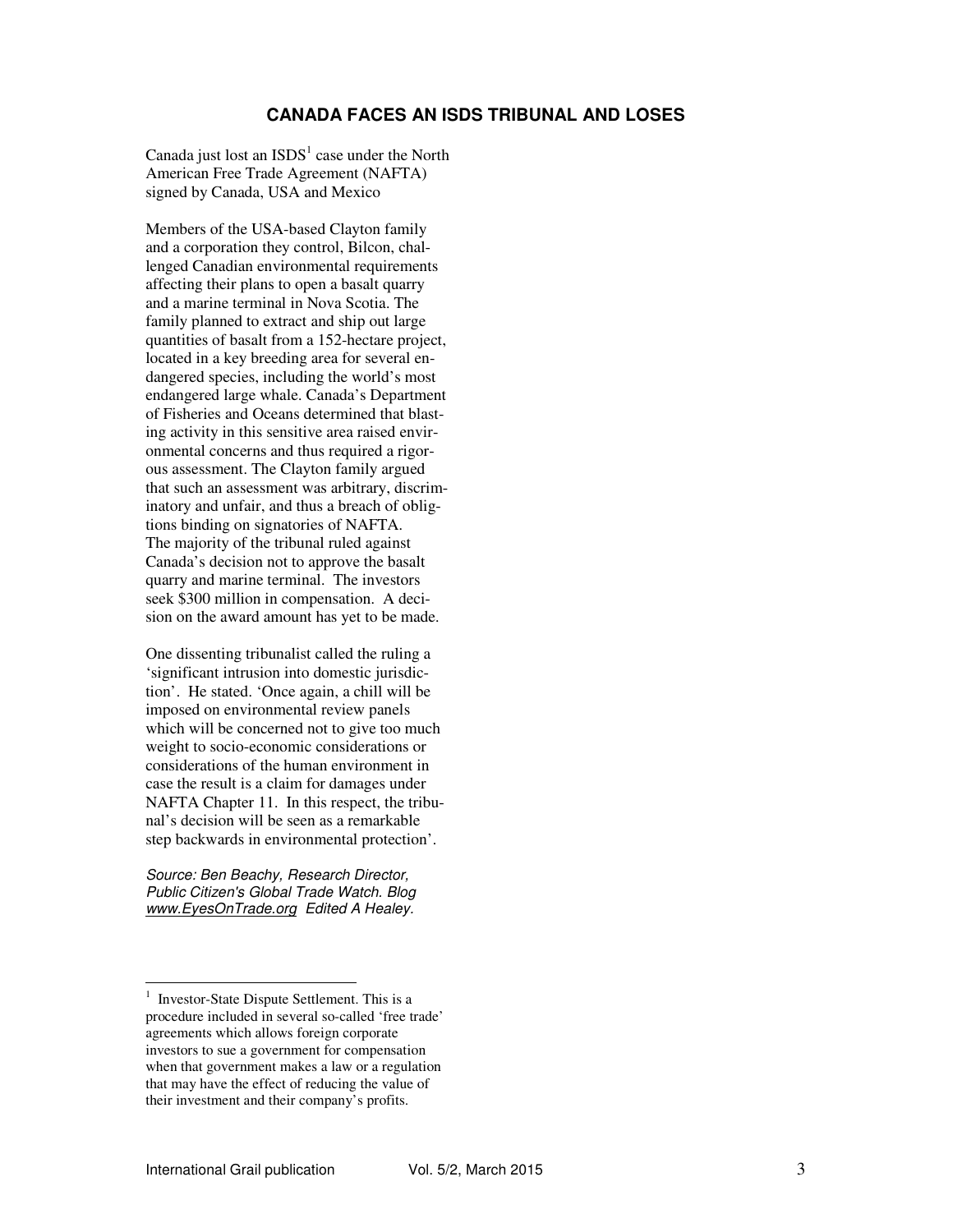### **HUMAN TRAFFICKING: UPDATE FROM SOUTH AFRICA**

The Catholic Church in South Africa dedicated the month of February to awareness of human trafficking coinciding with the Feast of Josephine Bakhita, the Sudanese Saint, who was a victim of human trafficking at the age of nine. The Catholic Bishops' Conference has established an Office mandated to work against human trafficking and this Office, with the Leadership Conference of men and women religious, arranged a march at 8 am on Sunday, 15 February, ending in the presentation of a memorandum to the Station Commander of the local police station.

Several hundreds of us gathered at Regina Mundi Church in Soweto and walked in silence, wearing red bands across our mouths symbolising the silence of the victims and also of those unwilling to speak out about this modern form of slavery. The march was followed by a Eucharistic celebration in the packed church. Church and Government dignitaries spoke about the evils of human trafficking and three young women read testimonies of some of the rescued victims of trafficking. Excerpts of the texts of the memorandum to the police and these testimonies follow.

#### **Memorandum**

We, the undersigned, representing Catholic Church leaders and members, members of other organisations, members of government and concerned citizens stand here this morning as a show of solidarity with victims of human trafficking.

Human trafficking is the second most lucrative criminal business in the world. Within the region of the Southern African Development Community, South Africa is considered to be a hotspot. This scourge of our 21st century is happening in our own backyards. Human trafficking is slavery in every sense of the word. WE WANT IT TO STOP.

All people in our land have a God-given right to live in freedom and in such a way that the dignity of each person is upheld. Traffickers are, no doubt, enemies of our State.

We thank the police for their good work prior to and during the World Cup of 2010. We thank our Government for passing the Human Trafficking Bill into law in 2013. However, it is not yet enacted and we feel that the enthusiasm shown to counter human trafficking in 2010 has dwindled a lot. Therefore, we earnestly request that:

- the enthusiasm of the police to stem the tide of human trafficking shown in 2010 be renewed;
- the Government implement the new antitrafficking Act;
- sufficient money be channelled to Provincial Departments to aid the protection and rehabilitation of victims;
- traffickers be constantly sought out and brought to book;
- this Memorandum be passed on to the Commissioner of Police of the Gauteng Province and the Minister of Police in the National Government.

We on our part promise to do all in our power to support the efforts of the police and make known suspicious cases of human trafficking to them.

#### **Survivors warn against false job offers and promises**

*(Miriam)* 'I was standing at a taxi rank in Bulawayo, Zimbabwe, when a taxi driver pulled up and offered me a cheap fare to Pretoria, where I had wanted to go. I accepted the offer. We proceeded through border control without incident but once in South Africa I was taken to a house where I was raped and held captive. A few days later a woman arrived in a minibus and I was brought to a front room to be examined by her. I heard her say to one of the men that her boss had a buyer for four girls; she was to fetch the others on the way back. Almost immediately two other people arrived at the house. One of them took an injection needle and something else out of a packet but then got distracted by an argument that broke out over money. He turned and joined others who were bending over a table looking at something. With the focus shifted from